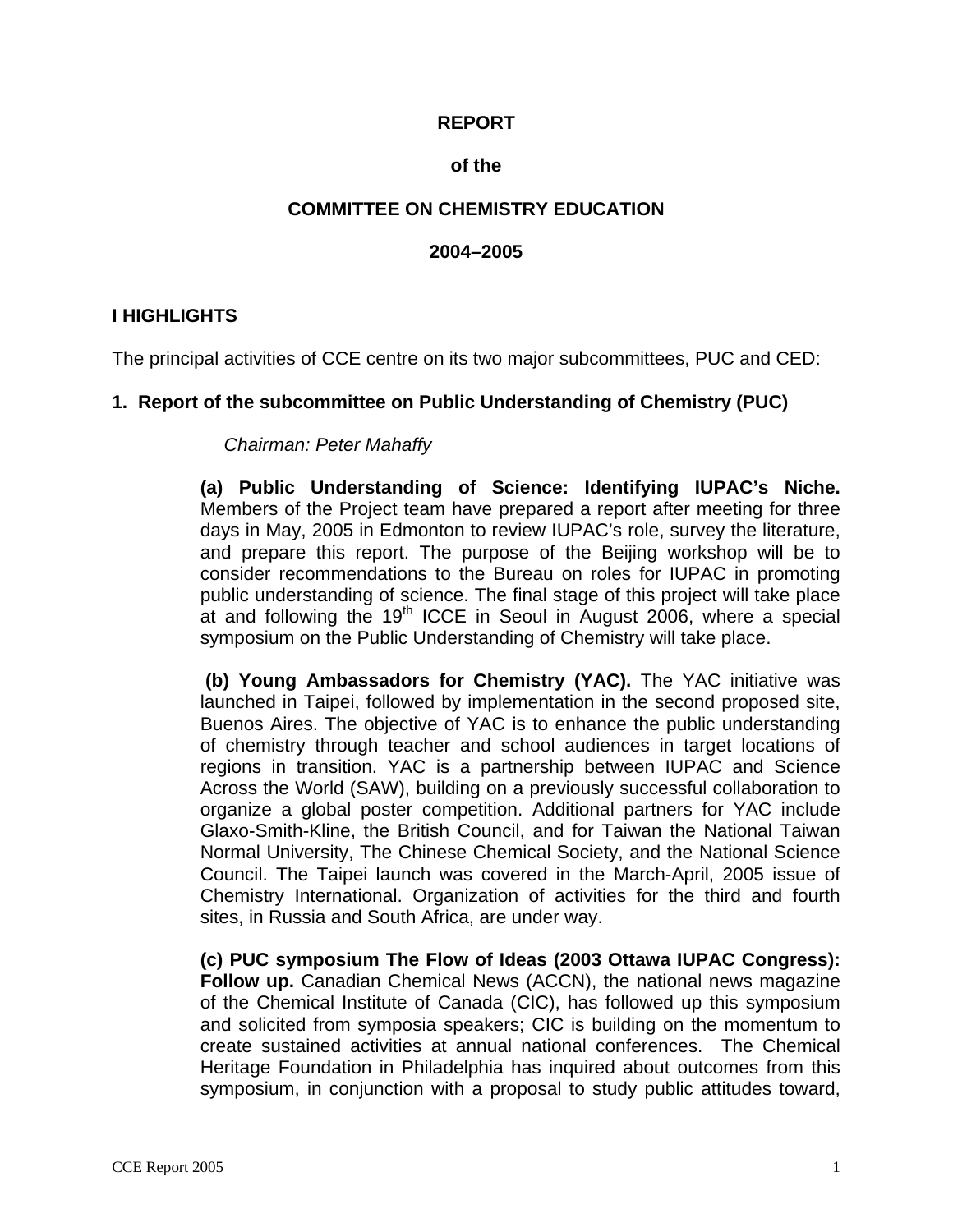and understanding of, chemistry.

**(d) Standards for colours in electrostatic potential maps.** A new IUPAC project to address the need for systematisation is being considered. Peter Mahaffy convened an informal meeting of possible participants at the 2005 Gordon Research Conference on Visualization in Science & Education, July 3-7, 2005, Oxford UK.

### **2. Report of the subcommittee on Chemistry Education for Development (CED)**

#### *Chairman: Ram Lamba*

**(a) e-Quiz Project: promoting Chemical Education in India**. In Istanbul the CCE approved USD2k as seed money and encouraged the applications to come back with a revised proposal with various technical solutions to points that had been raised. The revised project aims to develop assessment tools, a test bank in several Indian languages, motivation of high school students to improve their chemistry knowledge and continue studies in this area, conceptual understanding, teacher training through the outcomes of their students in the e-quiz, web-based interaction among students and teachers, newer practices in certain regions of India through hands-on Chemistry (such as micro-scale and the use of low-cost equipment), and benchmarks and standards at high school level. The intention is to extend the program to SE Asia.

**(b) Micro-scale Chemistry** The Micro-scale UNESCO-IUPAC Global Program has been continued during this period.

#### *Consultant: John Bradley*

Two-day introductory workshops have been conducted with the aim of introducing the concept to senior educators. Since the last report in Ottawa, these workshops have taken place (chronologically) in:

Azerbaidjan, Russian Federation (Bashkhortostan, Tatarstan), Cote d'Ivoire, Comoros, Djibouti, Equatorial Guinea, Zimbabwe, Angola, Norway, Sweden, Finland, Turkey, Malawi, Zambia, Mauritania, Congo (DRC), Bangladesh, Maldives, Thailand and Pakistan

The large pilot project for 22 African countries has been completed and a final report submitted to UNESCO and GIFCA. As part of the preparations for the completion of the report, a number of evaluation workshops were also held. These took place in

Dakar (Senegal), Johannesburg (S Africa), and Windhoek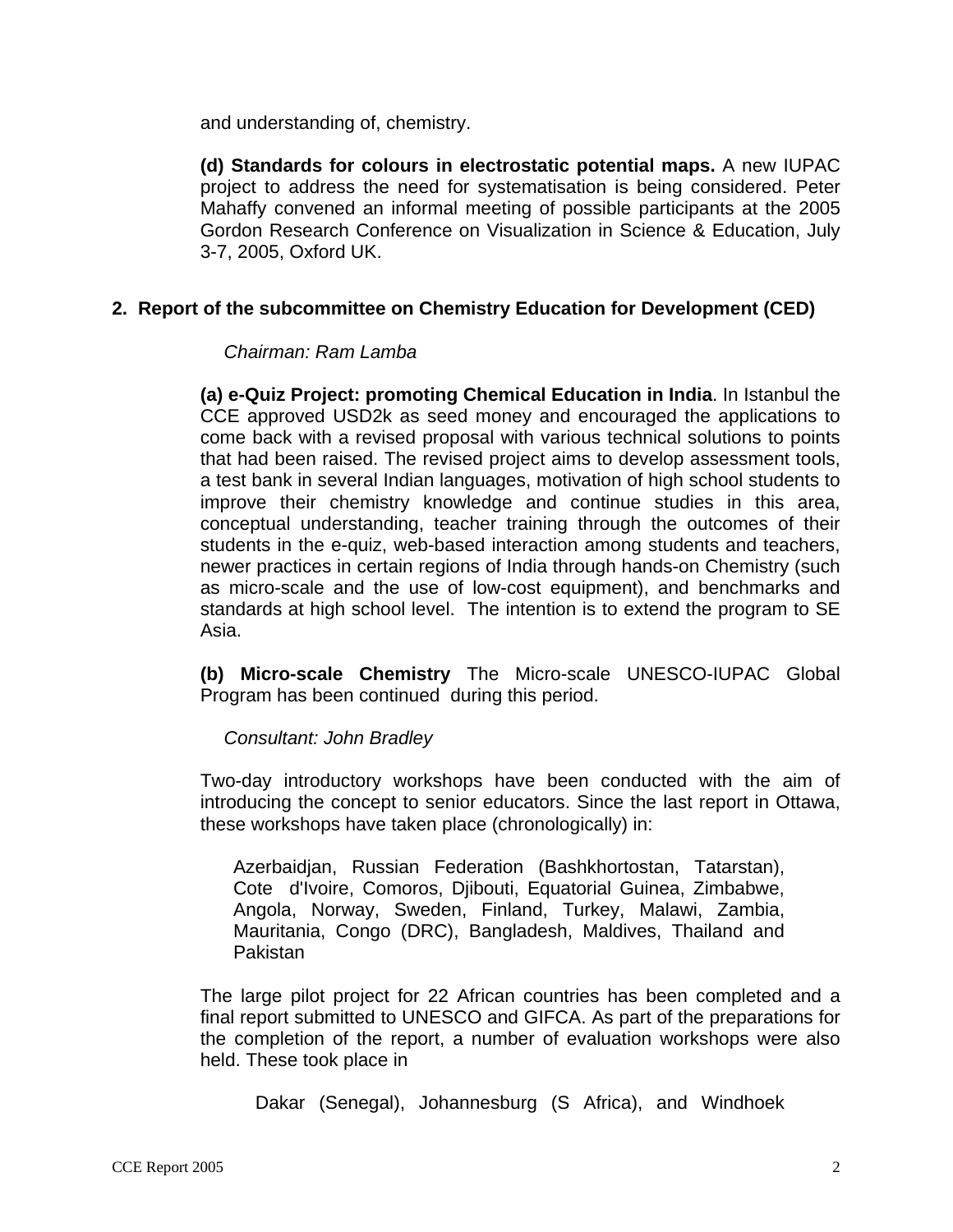(Namibia).

The final report preparation took place in Johannesburg. The report, which is being evaluated by the donors, includes recommendations for expansion of the project to support wider implementation in some of the countries involved.

The translation of the micro-scale chemistry worksheets into languages other than English has always been part of the program of dissemination. This continues, whilst at the same time the existing English and French versions are now accessible free to all on the UNESCO website (www.unesco.org/science/bes). Most of this program has been funded by UNESCO, using extra-budgetary funds from a number of different sources. There remains a list of countries which have requested introductory workshops and we hope to organize visits in the months ahead.

**(c) Flying Chemist Program (FCP)** The FCP is a major new initiative of the CCE. The aim is to provide emerging countries means to improve the teaching and learning of chemistry at primary, secondary, and tertiary levels. The FCP will provide a country with the expertise needed to strengthen chemistry education and to assist them in its development. The program is preferably to be implemented for the development of economically disadvantaged countries. The host country will provide local costs (board and lodging), and CCE (in collaboration with the Project Committee) will provide the air fare. It is expected that visits will in due course be developed in collaboration with UNESCO, but their participation is not essential (except to broaden the activity). It is anticipated that visits will be considered only if invitations are received from a National Society, a Ministry of Education or Technology, or another comparable substantial organization.

Possible scenarios for the FCP are:

- 1. To assist in the development of curricula.
- 2. To help develop or recommend new tools of assessment.
- 3. To help recommend implementation of hand-on experiences at all levels of chemistry education.
- 4. To assist in the establishment of partnerships among universities, industries, and governments.
- 5. To help develop different approaches to the teaching of chemistry.
- 6. To develop successful international conferences to achieve expert advice on a particular aspect of chemistry education.
- 7. To help develop and implement teacher training and preparation programs.
- 8. To help identify and approach sources of funding.
- 9. To assist in other matters of chemistry education.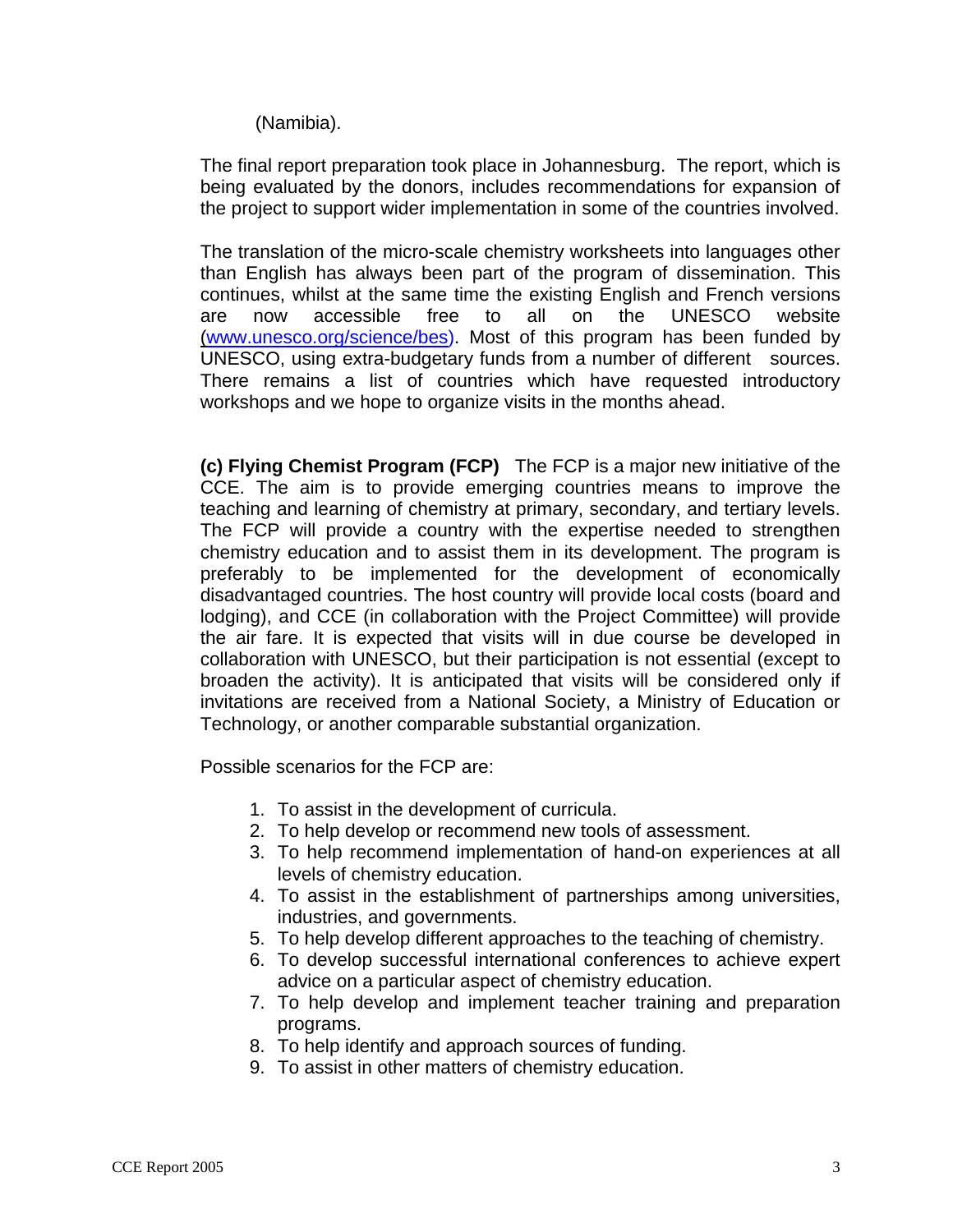The Executive Committee of the FCP will consist of the Chairman and the chairmen of the two Subcommittees, with the chairman of CED as Convenor and Project Leader.

Under this program:

**(i) India** The first implementation of this program is to India, to implement improvements to chemistry education. This project is in collaboration with the DAV College Managing Society, New Delhi (DAV Managing Society manages an educational network comprising over 500 schools spread throughout India). The chairman of CCE and the chairman of the CED visited Delhi in July, 2005.

**(ii) Peru** The Association of Chemistry Educators of Peru has been sent the criteria for the FCP program.

**(iii) Sri Lanka** In response to the effects of the 2004 tsunami and in collaboration with the RSC, which has committed substantial funds in support, and its local branch in Sri Lanka, plans are moving forward other to proceed with a conference and workshops to develop and improve chemistry education in Sri Lanka. The chairmen of CCE and CED visited Sri Lanka for one day after their visit to India in July in order to see and discuss first-hand the needs of the country. The meetings are planned for 2006.

**(iv) Iran** A request is expected to come officially from Iran through the CCE chairman.

**(d) Flying Scientist Program (FSP)** The idea for this program is to extend FCP to all science-based subjects and to collaborate with other Unions and make use of ICSU and possibly UNESCO resources.

(**e**) **Medicinal Chemistry** It is proposed to hold a symposium in Korea 2006 in connection with ICCE-19.

**(f) The 2nd International Conference "Chemistry Education and Sustainable Development (Moscow, October 2004).** The report on this conference has been recently published in CI. The chairman of CCE attended and presented a paper.

**3. Other significant activities** A significant collaboration has been established between CCE and OPCW [the Organization for the Prohibition of Chemical Weapons] in response to the request to the CCE that it should examine the educational aspects of chemical weapons mentioned in the IUPAC Report [PAC ]. A meeting, jointly funded by IUPAC and OPCW took place in Oxford, July 9—13 2005 with a view to taking this matter forward and preparing a report for consideration by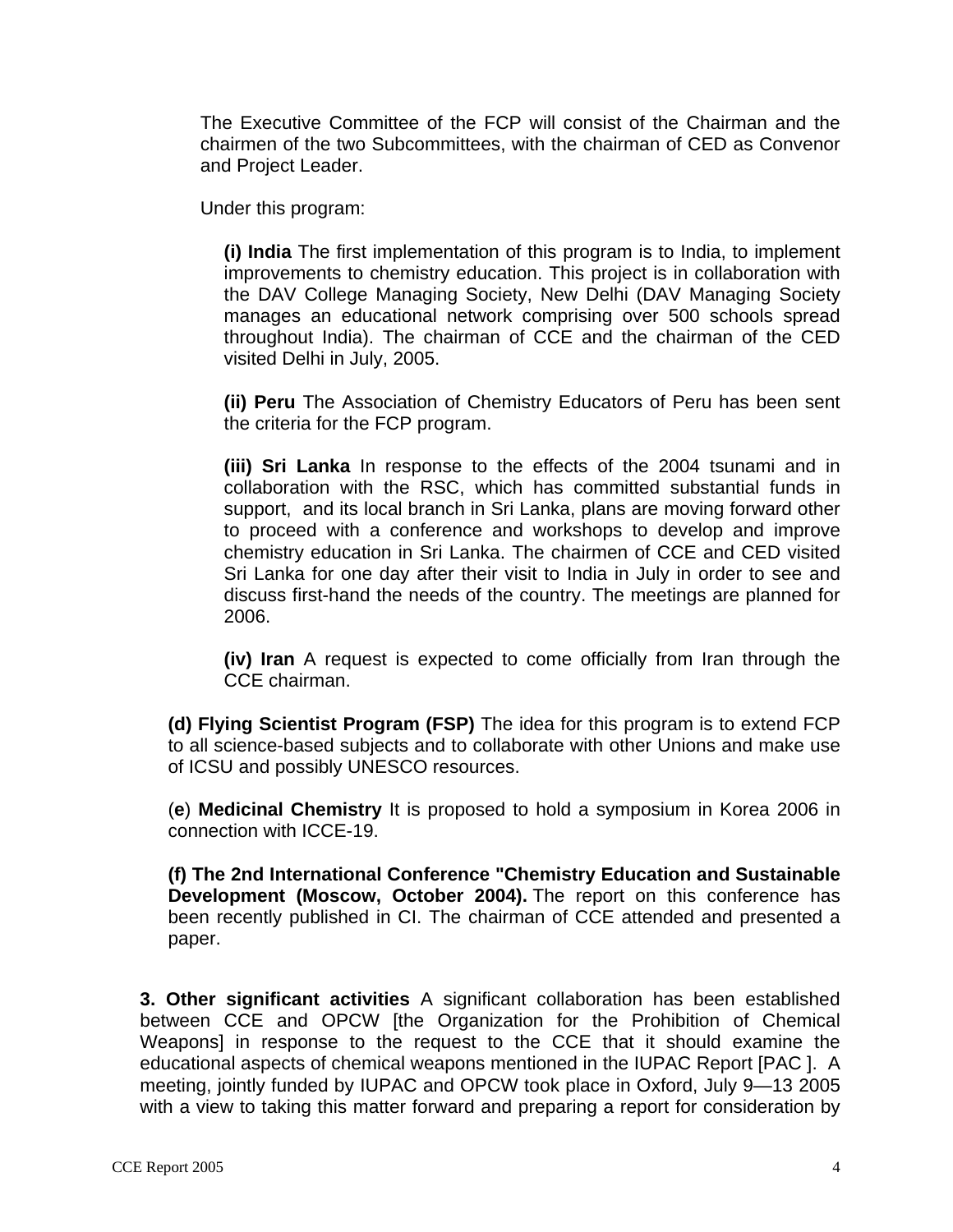the States Signatories of the Convention later in the year. The meeting is scheduled to take place after the deadline for this report to Council and will be included in the oral report.

### **II ACHIEVEMENT OF GOALS OF THE STRATEGIC PLAN**

(a) IUPAC will provide leadership as a worldwide scientific organization that objectively addresses global issues involving the chemical sciences.

The role of the CCE is to encourage good practice in chemical education worldwide and to promote the public appreciation of chemistry. It continues to play a central role in providing assistance to developing countries and countries in transition, particularly through its. Collaboration with UNESCO and the propagation of its microscale kits (see the CED report), and is organizing symposia to propagate chemistry to the general public (see PUS report). The CCE is encouraging the development of curricula that have regional relevance. In particular, it has established a 'Flying Chemists Program' (FCP) where the expertise of the committee is offered to governments and other substantial organizations with the aim of developing their provision of chemical education.

(b) IUPAC will facilitate the advancement of research in the chemical sciences through the tools that it provides for international standardization and scientific discussion.

The CCE regards research in chemical education as an intellectually valid domain of original investigation, and intends to continue to encourage its acceptance, for instance, by examining the origins of misconceptions and the role of animations.

(c) IUPAC will assist chemistry-related industry in its contribution to sustainable development, wealth creation, and improvement in the quality of life.

The chairmen of CCE and COCI have become representatives on each others' committee and have been fully involved in matters of mutual concern. Although the chairman of COCI was unable to attend the off-year meeting of CCE (in Istanbul), the chairman of CCE was able to attend the off-year meeting of COCI in Oxford and is fully informed about that committee's activities. The CCE recognizes that the education of chemists is the prime source of talent and hence profit for the chemical industry.

(d) IUPAC will foster communication among individual chemists and scientific (with special emphasis on the needs of chemists in developing countries.

As has been pointed out previously, the CCE has a huge membership, with a large number of NRs from developing countries. As in the Ottawa meeting, we shall include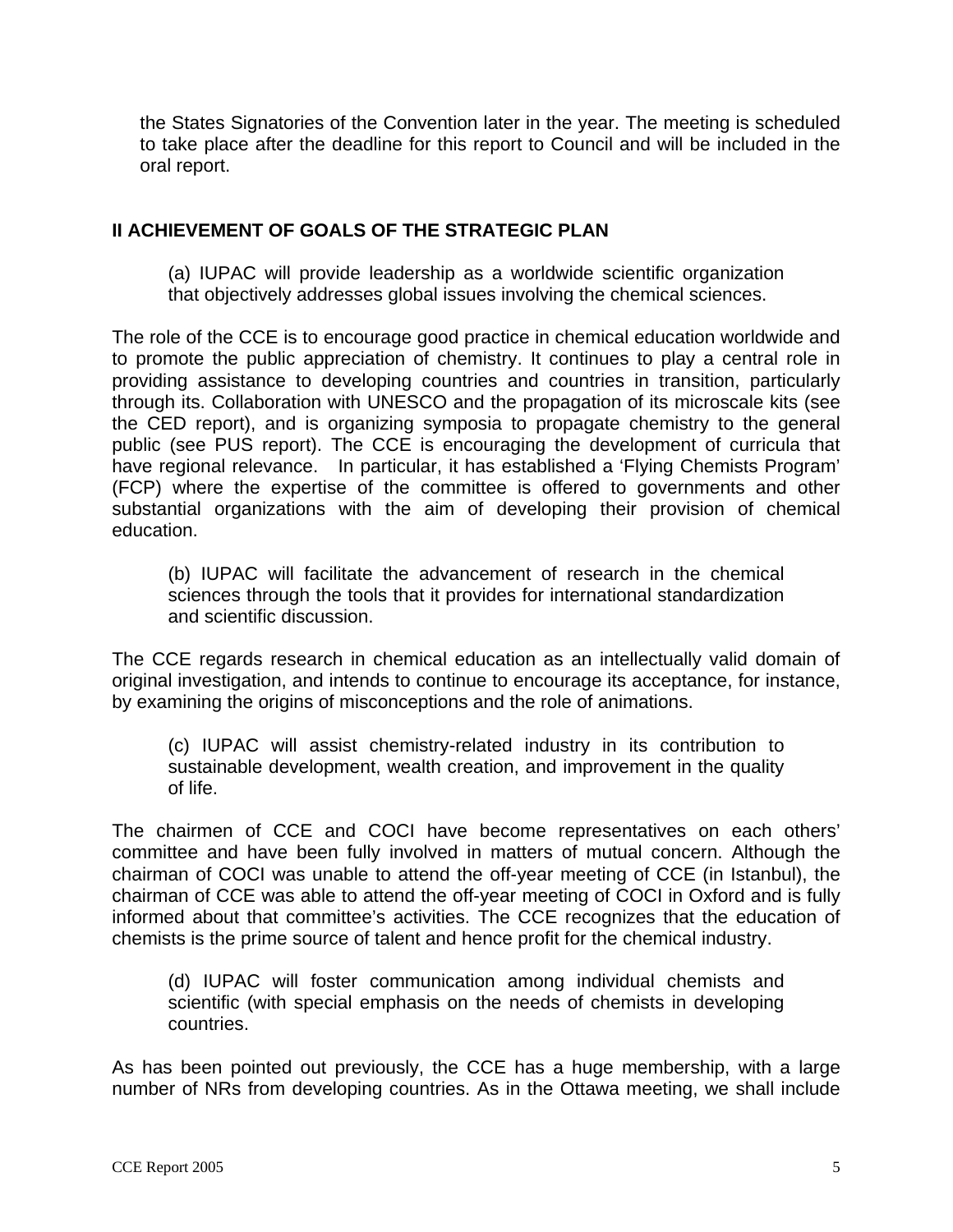symposia at which NRs present summaries of what each of their countries need, and the CCE will continue ot build a program of relevant projects. The FCP is a particularly relevant example of our involvement with developing countries.

(e) IUPAC will utilize its global perspective and network to contribute to the enhancement of chemistry education, the career development of young chemical scientists, and the public appreciation of chemistry.

This goal lies at the heart of the CCE, and all the activities of the CCE are directed towards its achievement.

(f) IUPAC will broaden its national membership base and will seek the maximum feasible diversity in membership of IUPAC bodies in terms of geography, gender, and age.

The chairman of the CCE seeks to involve a wide range of its members in its activities and planning. In the course of his travels he has encouraged a number of countries to consider membership.

## **III FUTHER SUBSTANTIVE INFORMATION**

This part of the report consists of summaries relating to the structure of the CCE, its subcommittees, and its projects.

**1. Composition and structure** The membership of the CCE is shown in Table 1. We have developed the structure of the committee following our off-year meeting in Istanbul in the course of the ICCE in August 2004. See Table 2.We have aimed at a global distribution of members. In addition, we have established three working groups: See Table 3.

This biennium sees the retirement of its Chairman (PWA) and its Secretary (EMP). It is proposed that the Chairmanship for the next biennium be taken by Peter Mahaffy, who will in due course reallocate responsibilities. The President has been offered the names of Eva Akesson (Sweden) and Choon Do (Korea) as replacement Titular Members. The Chairman is *ex officio* a member of COCI, and reciprocally. The CCE has had close and valuable relations with COCI and has developed themes of mutual interest.

**2. Project advisory subcommittee** We have established a protocol for dealing speedily with applications:

- 1. Project proposal received by Secretariat.
- 2. Project Coordinator receives proposal from Secretariat (FM).

3. If FM is uncertain whether the Project is of interest to CCE, FM consults Project Coordinator.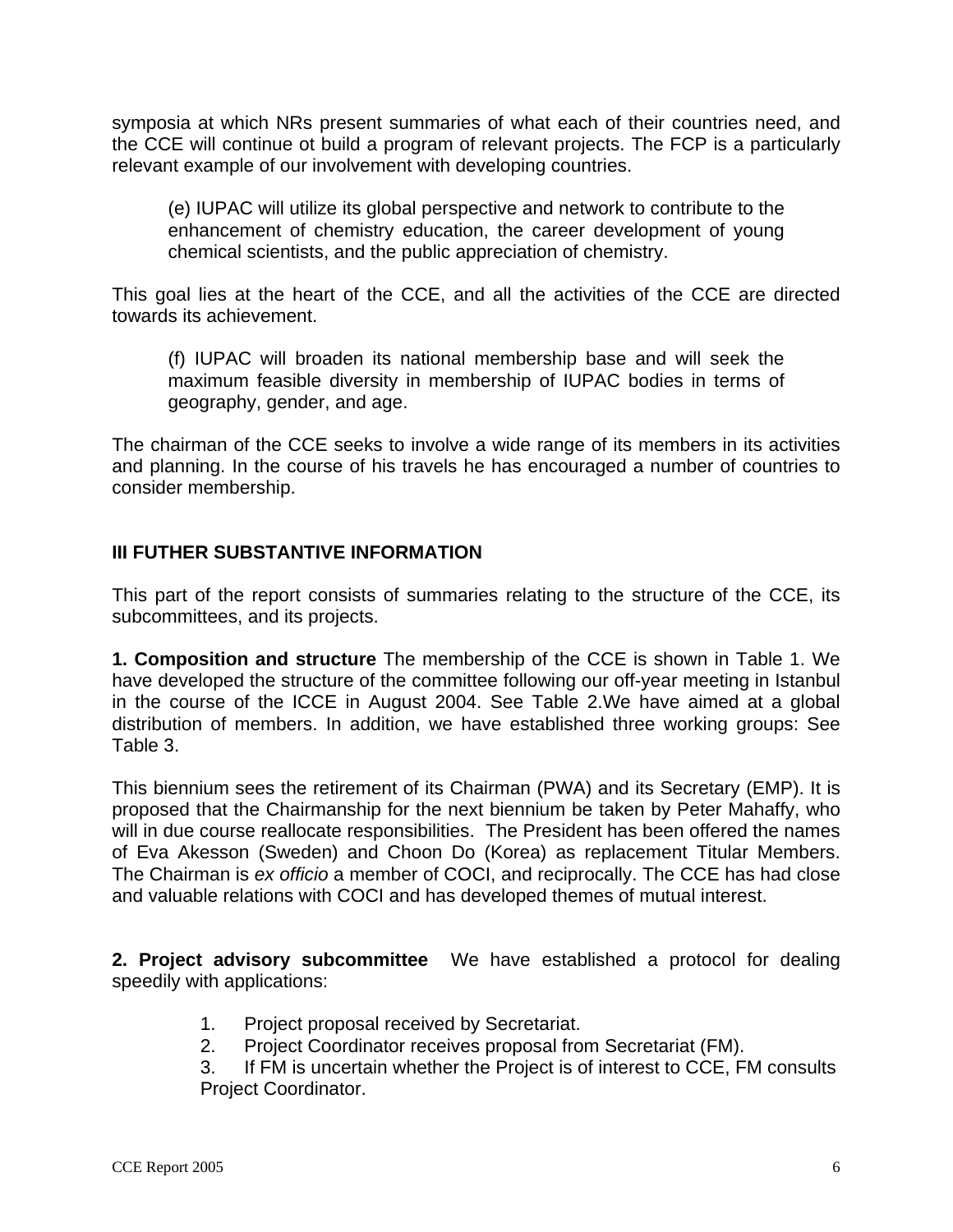4. FM distributes the proposal to all Project Group members and comments are to be returned to her; this first round of review by all members should take 1 week.

5. FM will collate all comments and send that to the Project Coordinator who will than formulate a decision.

6. If comments diverge, the Project Coordinator can ask for a second round of comments; to initiate such a round, all the comments initially collected will be circulated to all members of the Project Group for additional comments.

7. The Project Coordinator will report to FM (a) to support or not to support; (b) suggestions for external referees, (c) the level of CCE financial support.

Current projects are listed in Table 4.

**3. ICCE program** As its flagship activity, the CCE is responsible for the sequence of ICCEs. A highly successful ICCE-18 was held in Istanbul in 2004, with a large and gratifying number of attendees from the Middle East. The next ICCE (ICCE-19, in August 2006) will be held in Seoul. Because there is now a more vigorous interest in the program, the CCE has established the following criteria on which to base its selection:

**1.** The availability, style, quality, and location of lecture rooms.

**2.** The availability, style, quality, and location of dining rooms.

**3.** The availability, style, quality, and location of laboratories, technology resources, and access to the internet.

**4.** The number and level of expertise of the conference committee involved in the management of the conference.

**5.** Financial resources to host the conference

**6.** Accommodation availability and costs

**7.** International access to host city by air travel and availability of competitive airfares.

**8.** An assessment of the ability of the conference to attract teachers and other interested parties from the region and their ability to attend.

**9.** A (non-binding!) assessment of the weather conditions at the planned meeting time.

**10.** Opportunities for excursions and entertainment.

The CCE intends to make its selections helped by advice from its Conference coordinator., whose role also includes informing members of the CCE about other conferences with an educational content.

Peter Atkins Chairman, CCE June, 2005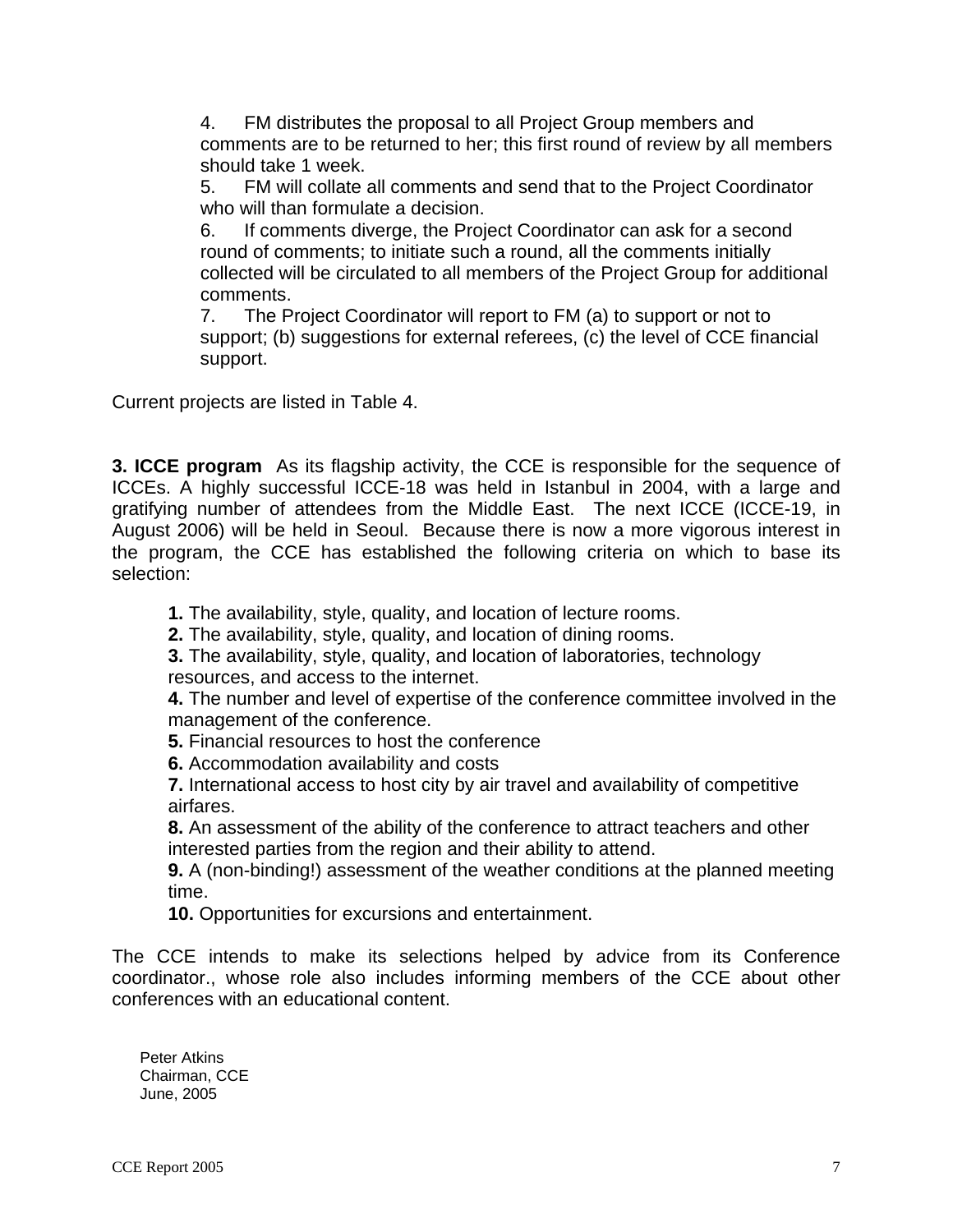# **Table 1 Committee membership**

| <b>Titular Members</b>    |           |
|---------------------------|-----------|
| Prof. Peter W. Atkins     | 1998-2005 |
| Prof. M. Elisa M. Pestana | 1996-2005 |
| Prof. Warren Beasley      | 2004-2007 |
| Prof. Masato Ito          | 2004-2007 |
| Prof. Ram S. Lamba        | 2002-2005 |
| Prof. Peter G. Mahaffy    | 2002-2005 |
| Dr. Lida Schoen           | 2002-2005 |
| Prof. Natalia P. Tarasova | 2004-2007 |

| <b>Associate Members</b>                | <b>From Division</b>                                          |           |  |
|-----------------------------------------|---------------------------------------------------------------|-----------|--|
| Prof. Christopher M. A.<br><b>Brett</b> | <b>Physical and Biophysical Chemistry</b>                     | 2002-2005 |  |
| Prof. Leonard Interrante                | Inorganic Chemistry                                           | 2004-2005 |  |
| Prof. Maria F. da Silva                 | <b>Organic and Biomolecular Chemistry</b>                     | 2004-2005 |  |
| Prof. Jung-II Jin                       | Polymer                                                       | 1998-2005 |  |
| Prof. Roger M. Smith                    | <b>Analytical Chemistry</b>                                   | 2004-2005 |  |
| Prof. Nicola Senesi                     | Chemistry and the Environment                                 | 2002-2005 |  |
| Dr. Mukund S. Chorghade                 | <b>Chemistry and Human Health</b>                             | 2002-2005 |  |
| Prof. Herbert D. Kaesz                  | <b>Chemical Nomenclature and Structural</b><br>Representation | 2002-2005 |  |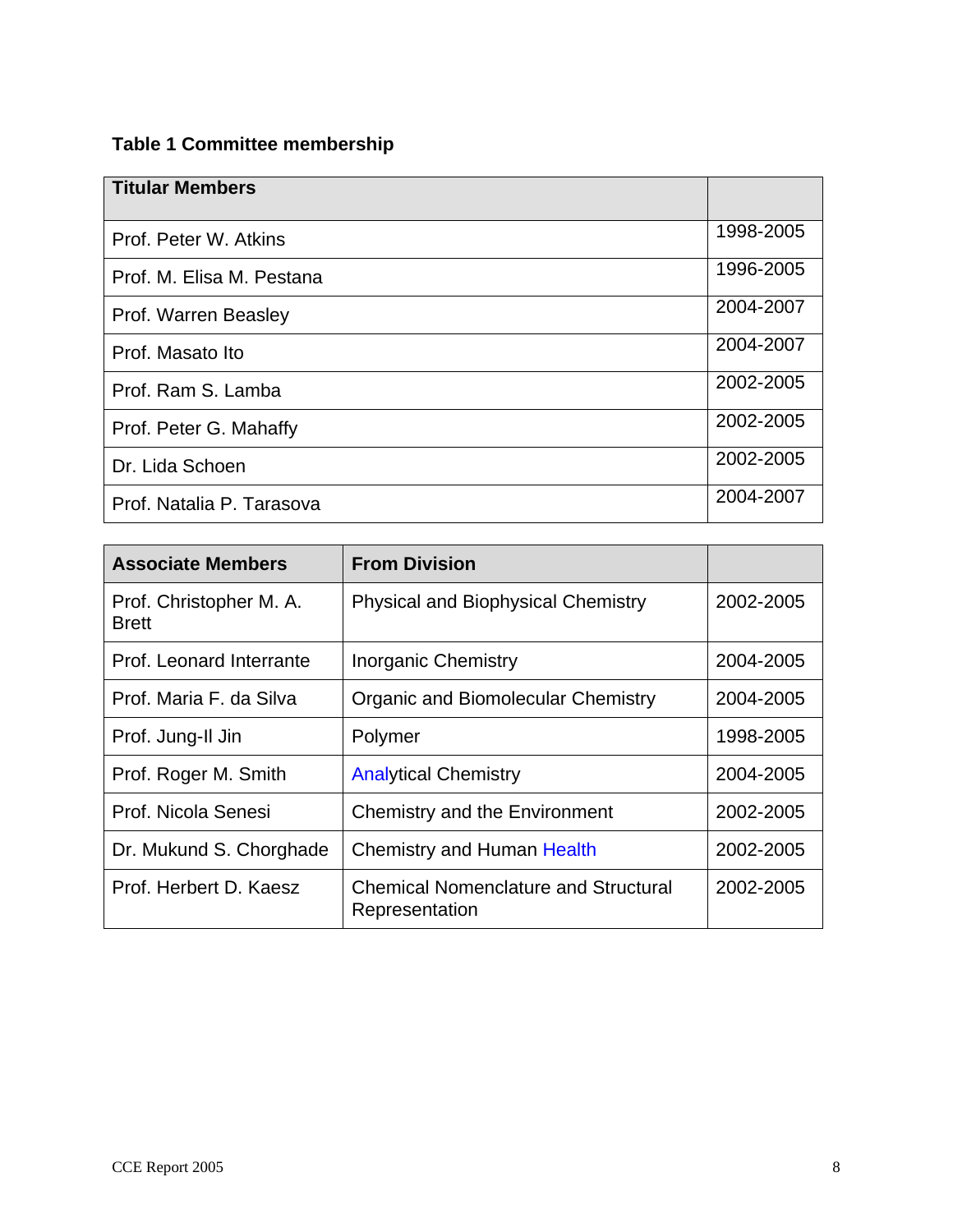| <b>National</b><br><b>Representatives</b> | <b>Country</b>        |           |  |
|-------------------------------------------|-----------------------|-----------|--|
| Prof. Hector Santiago<br>Odetti           | Argentina             | 2004-2005 |  |
| Dr. Mauro Mocerino                        | Australia             | 2004-2005 |  |
| Dr. San Hoa Thang                         | Australia             | 2004-2005 |  |
| Prof. Ludo Brandt                         | <b>Belgium</b>        | 2004-2005 |  |
| Prof. Alvaro Chrispino                    | <b>Brazil</b>         | 2002-2005 |  |
| Prof. Borislav V. Toshev                  | <b>Bulgaria</b>       | 2002-2005 |  |
| Prof. Qiankun Zhuang                      | China/Beijing         | 2000-2005 |  |
| Mei-Hung Chiu                             | China/Taipei          | 2002-2005 |  |
| Dr. Helena Klímová                        | <b>Czech Republic</b> | 2002-2005 |  |
| Prof. Amen Farouk<br>Mohamed Fahmy        | Egypt                 | 2000-2005 |  |
| Dr. Ahmed S. Shoukry                      | Egypt                 | 2004-2005 |  |
| Prof. Matti E. Näsäkkälä                  | Finland               | 1994-2005 |  |
| Prof. Françoise Rouquérol                 | France                | 2000-2005 |  |
| Prof. Terence N. Mitchell                 | 2004-2005             | Germany   |  |
| Prof. Miklos Riedel                       | Hungary               |           |  |
| Prof. A. K. Bakhshi                       | India                 | 2004-2005 |  |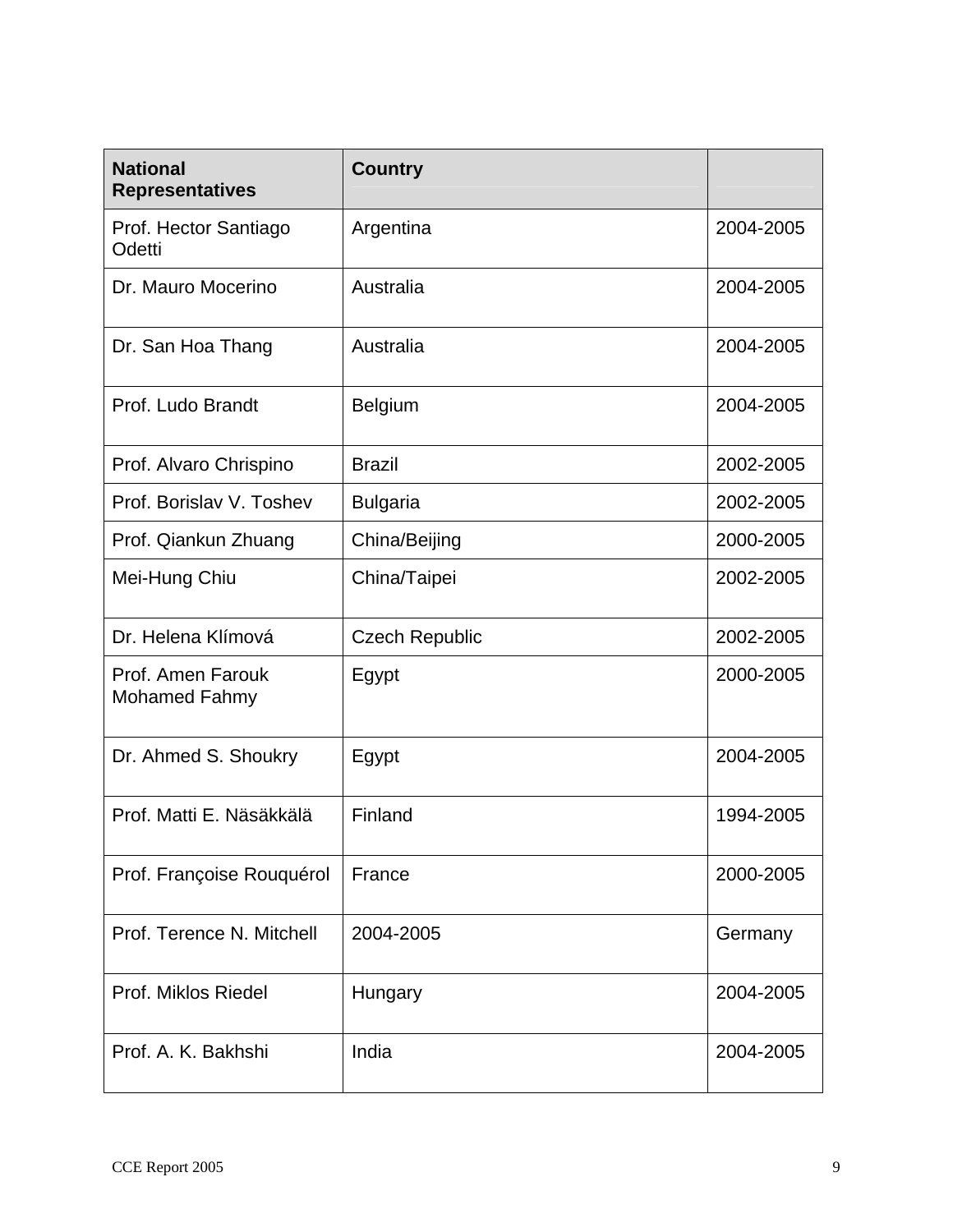| Prof. Uday Maitra         | India                 | 2004-2005 |
|---------------------------|-----------------------|-----------|
| Prof. Peter E. Childs     | Ireland               | 2004-2005 |
| Dr. Mordechai Livneh      | <b>Israel</b>         | 2002-2005 |
| Prof. Paolo E. Todesco    | Italy                 | 2004-2005 |
| Prof. Choon H. Do         | Korea                 | 2000-2005 |
| Dr. Maryam Al-Wateed      | Kuwait                | 2002-2005 |
| Prof. Józef J. Ziólkowski | Poland                | 2000-2005 |
| Dr. Eva Akesson           | Sweden                | 2002-2005 |
| Prof. Hale Bayram         | Turkey                | 2002-2005 |
| Dr. Anthony D. Ashmore    | <b>United Kingdom</b> | 1992-2005 |
| Prof. Morton Z. Hoffman   | <b>USA</b>            | 2004-2005 |
| Prof. John D. Bradley     | South Africa*         |           |

*\* Ex-Officio*; Consultant for Microscale Project/Program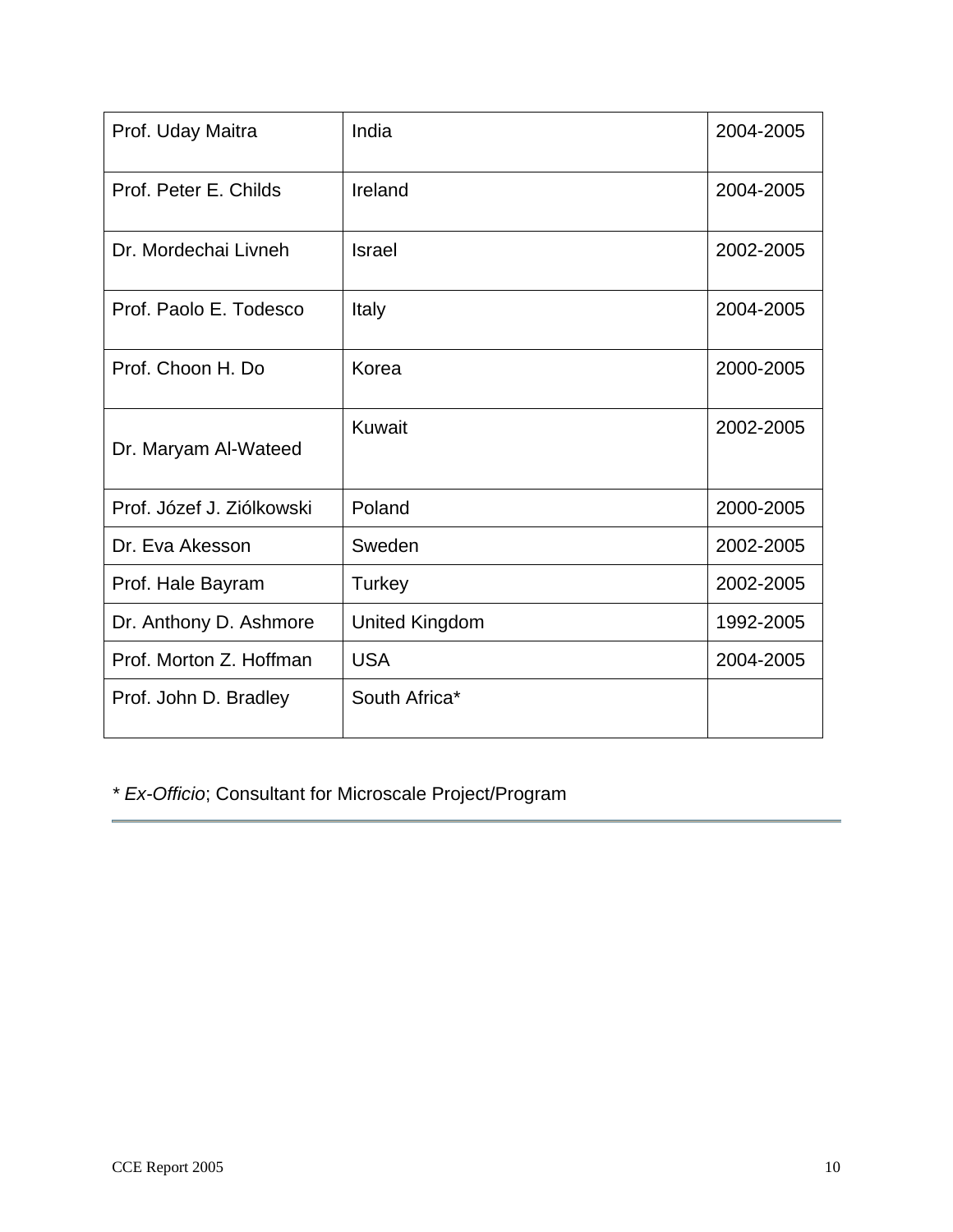### **Subcommittee on Chemistry Education for Development (CED)**

Prof. Ram S. Lamba (Chairman)

Dr. Eva Akesson

Dr. Anthony D. Ashmore

Prof. Warren Beasley

Prof. John D. Bradley

Dr. Mukund S. Chorghade

Prof. M. Elisa M. Pestana

Prof. Natalia P. Tarasova

Prof. Chung-Yuan Mou

| Subcommittee on Public Understanding of Chemistry (PUC) |  |  |  |  |
|---------------------------------------------------------|--|--|--|--|

Prof. Peter G. Mahaffy (Chairman)

Dr. Anthony D. Ashmore

Dr. D. Balasubramanian

Prof. Robert B. Bucat

Prof. Choon H. Do

Prof. Masato Ito

Dr. Lida Schoen

Prof. Joseph Schwarcz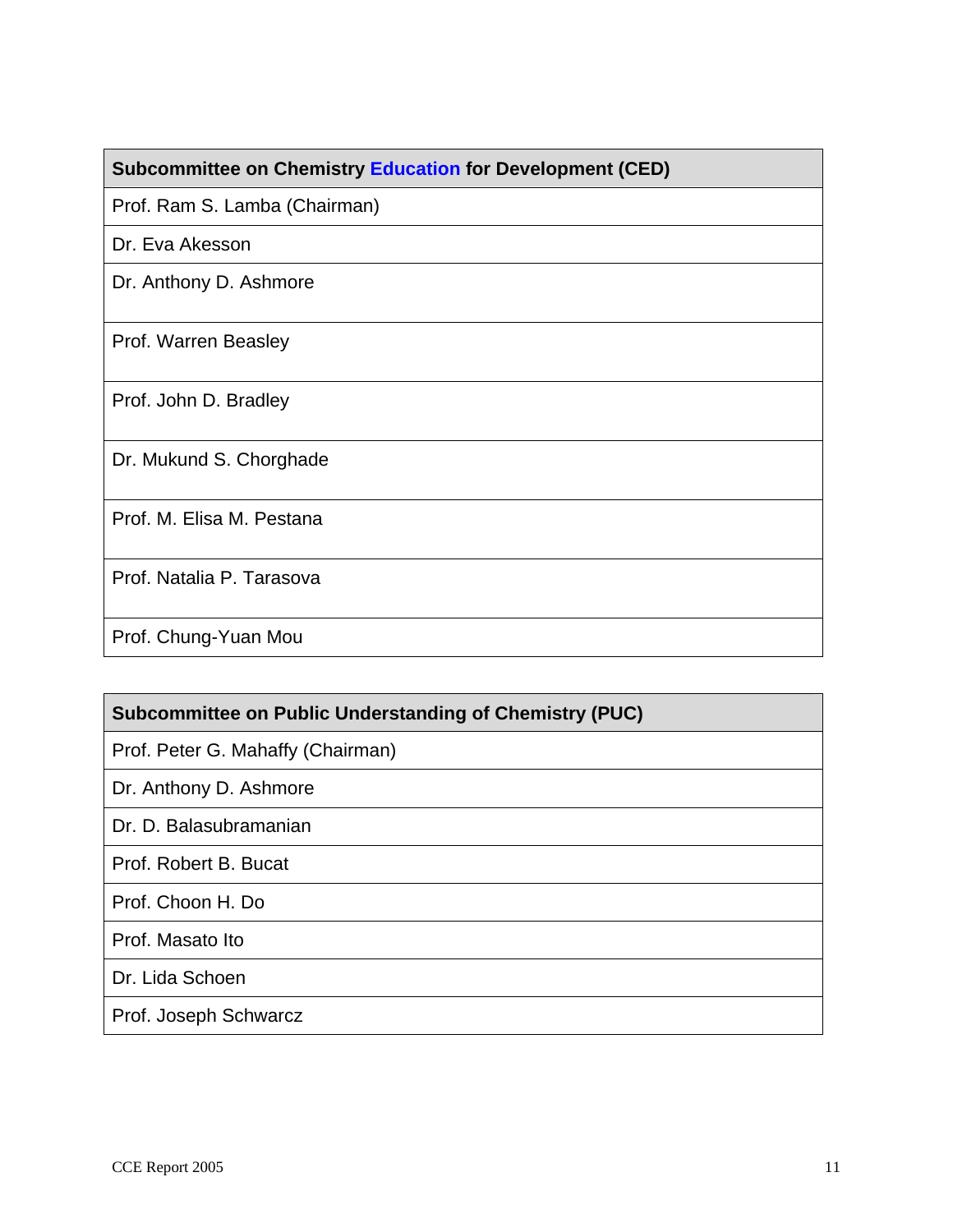## **Table 2 Officers**

| <b>Office</b>                 | <b>Holder</b>         | <b>Country</b>     |
|-------------------------------|-----------------------|--------------------|
| Chairman                      | <b>Peter Atkins</b>   | <b>UK</b>          |
| Chairmen of the               |                       |                    |
| <b>CED Subcommittee and</b>   | Ram Lamba             | <b>Puerto Rico</b> |
| <b>PUS Subcommittee</b>       | Peter Mahaffy         | Canada             |
| Secretary                     | Elisa Maia            | Portugal           |
| <b>Project Coordinator</b>    | Choon Do              | Korea              |
| <b>Divisional Coordinator</b> | Eva Akesson           | Sweden             |
| <b>Conference Coordinator</b> | <b>Warren Beasley</b> | Australia          |
| <b>Treasurer</b>              | vacant                | -                  |

# **Table 3 Subcommittees and working parties**

| <b>Task</b>            | <b>Members</b>        | <b>Countries</b> |
|------------------------|-----------------------|------------------|
| Project management     | Choon Do              | Korea            |
|                        | Eva Akesson           | Sweden           |
|                        | <b>Tony Ashmore</b>   | <b>UK</b>        |
|                        | Hale Beyram           | Turkey           |
| Educaitonal aspects of | Natalia Tarasova      | Russia           |
| chemical weapons       | Jun-II Jin            | Korea            |
|                        | Elisa Maia            | Portugal         |
| Networking and         | <b>Warren Beasley</b> | Australia        |
| developing DIDAC       |                       |                  |